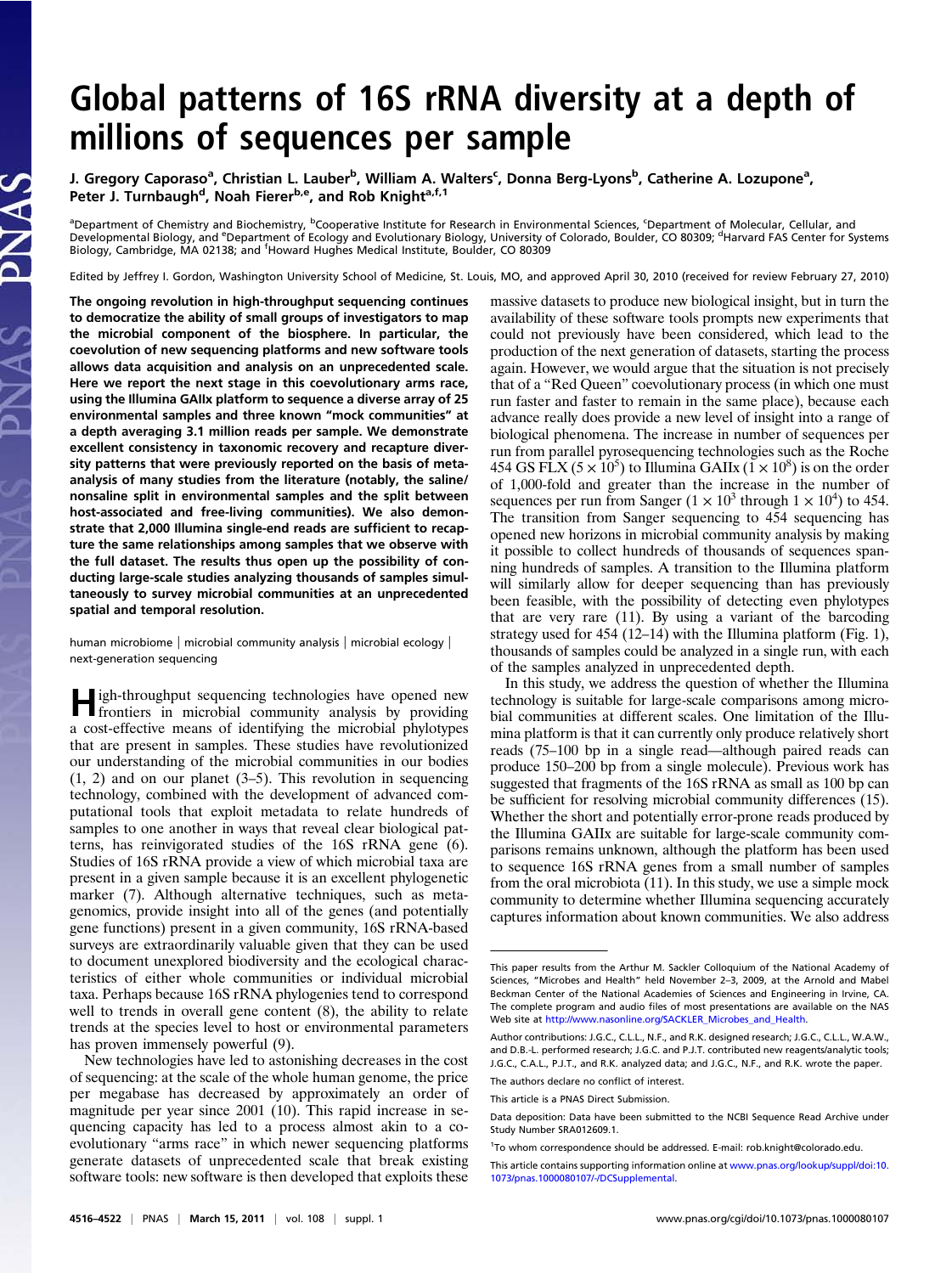## Target gene:

|                                                                                                                                                                             | 5'                                                                      |                                                         |                                                                      |  |
|-----------------------------------------------------------------------------------------------------------------------------------------------------------------------------|-------------------------------------------------------------------------|---------------------------------------------------------|----------------------------------------------------------------------|--|
|                                                                                                                                                                             |                                                                         |                                                         | + strand                                                             |  |
|                                                                                                                                                                             |                                                                         |                                                         | - strand                                                             |  |
|                                                                                                                                                                             | 3'                                                                      | 5'                                                      |                                                                      |  |
|                                                                                                                                                                             | Amplification primers with annealing sites:                             |                                                         |                                                                      |  |
|                                                                                                                                                                             |                                                                         |                                                         |                                                                      |  |
|                                                                                                                                                                             | - TAATCTWTGGGVHCATCAGG CCGACTGACTGATTGCGTGCGATCTAGAGCATACGGCAGAAGACGAAC |                                                         |                                                                      |  |
|                                                                                                                                                                             | Forward PCR primer construct                                            | Rev. primer<br>RC of<br>Rev. Linker Rev. Pad<br>barcode | RC of + strand 3'<br>Illumina Adapter                                |  |
| Reverse PCR primer construct<br>+ strand 5' Illumina Adapter For. Pad For. Linker<br>Forward primer<br>5' AATGATACGGCGACCACCGAGACGTACGTACGGT <sub>GTGCCAGCMGCCGCGGTAA</sub> |                                                                         |                                                         |                                                                      |  |
|                                                                                                                                                                             |                                                                         |                                                         |                                                                      |  |
|                                                                                                                                                                             | Amplification products:                                                 |                                                         |                                                                      |  |
|                                                                                                                                                                             |                                                                         |                                                         |                                                                      |  |
|                                                                                                                                                                             |                                                                         |                                                         |                                                                      |  |
|                                                                                                                                                                             | Sequencing primers with annealing sites:                                |                                                         |                                                                      |  |
| - TAATCTWTGGGVHCATCAGGCCCATGCATGCA                                                                                                                                          |                                                                         |                                                         |                                                                      |  |
|                                                                                                                                                                             |                                                                         | Read 2 sequencing primer                                |                                                                      |  |
|                                                                                                                                                                             | Read I sequencing primer                                                | Index sequencing primer                                 |                                                                      |  |
| 5'ACGTACGTACGGTGTGCCAGCMGCCGCGGTAA -                                                                                                                                        |                                                                         | 5' ATTAGAWACCCBDGTAGTCCGGCTGACTGACT-                    |                                                                      |  |
|                                                                                                                                                                             |                                                                         |                                                         | TAATCTWTGGGVHCATCAGGCCGACTGACTGATTGCGTGCGATCTAGAGCATACGGCAGAAGACGAAC |  |

Fig. 1. Protocol for barcoded Illumina pyrosequencing. First, conserved regions within the target gene (in this case, 16S rRNA) are identified (blue), together with an amplicon that clipping studies along the lines of ref. 15 indicate are especially good for community sequence analysis (green). Second, PCR amplifications are performed, using primers that include a linker sequence not homologous to any 16S rRNA sequence at the corresponding positions, the barcode, and the Illumina adaptor. Thus, the match between the primer and the template sequence ends at the end of the black region of the primer, and the linker and adaptors (shown in color) do not match the template. This procedure yields a library of amplification products that contain the barcode and Illumina adaptors. Finally, three separate primers are used to yield the 5′ read, the 3′ read, and the index read (that yields the barcode sequence).

the question of whether this technology is suitable for large-scale comparisons among microbial communities at different scales by determining whether Illumina sequencing can recover the previous observation of an intriguing global pattern of bacterial distribution, with a partitioning of environmental sequences between saline and nonsaline habitats (16), and an even deeper partitioning between host-associated and free-living communities (17). Intriguingly, this former observation has been replicated independently in archaea (18). Accordingly, this study presents the results of sequencing barcoded PCR amplicons from environmental  $(n = 25)$  and mock community  $(n = 3)$  samples using one full plate (seven lanes plus phiX control lane) on the Illumina GAIIx platform.

## Results and Discussion

Surmounting the Bioinformatics Challenge. As has been the case with other advances in sequencing technology, the unprecedented sequencing depth provided by our Illumina run posed considerable challenges for microbial community analysis software: we obtained 87,507,177 paired-end reads of exactly 100 nucleotides in length from each end before quality filtering. We therefore developed a new protocol, facilitated by the Quantitative Insights Into Microbial Ecology (QIIME) toolkit (19), which can perform standard microbial community analysis techniques on sequence sets of this size, including quality filtering of reads, efficient operational taxonomic unit (OTU) picking, taxonomy assignment, computation of α and β diversity measures, and other analyses.

Because the Illumina platform has to date been primarily used for genome sequencing and resequencing, there is no literature that we are aware of discussing and comparing quality-filtering strategies for community 16S rRNA reads. A custom strategy was therefore developed to quality filter the reads by truncating each read at the point where it incurred two or more adjacent lowquality base calls. If a truncated read was shorter than 75 bases, it was discarded. Reads surviving this step were discarded if they contained ambiguous base calls (N characters) in their sequence or barcode. After this quality filter, 36,329,392 5′ reads and 22,177,779 3′ reads were retained for subsequent analysis. Variants of this quality filter and their effects on read counts are provided as [Table S1](http://www.pnas.org/lookup/suppl/doi:10.1073/pnas.1000080107/-/DCSupplemental/pnas.201000080SI.pdf?targetid=nameddest=ST1): the approach described here is conservative. We are making these methods available as part of the open-source QIIME pipeline, allowing others to apply the same techniques.

The number of sequences was too great to divide the sequences into unique OTUs at the 97% level using cd-hit (20), which is the standard tool used for this task when handling pyrosequencing data. We have previously shown, however, that patterns that were observed with de novo tree-making methods could be captured equally well using a "BLAST to reference tree" protocol (21) and then calculating community differences with UniFrac. We thus processed the data after quality filtering by using a Trie prefix tree (22), followed by BLASTing each remaining sequence against the greengenes database filtered at 99% identity (the greengenes reference collection) and choosing the best BLAST match via a combination of percent identity, alignment length, and E-value (the results are filtered by E-value and percent identity, and then the longest alignment matching these criteria is chosen). Representative sequences were then chosen for each OTU by choosing the most abundant sequence from the original sequence collection. A phylogenetic tree that was computed for the greengenes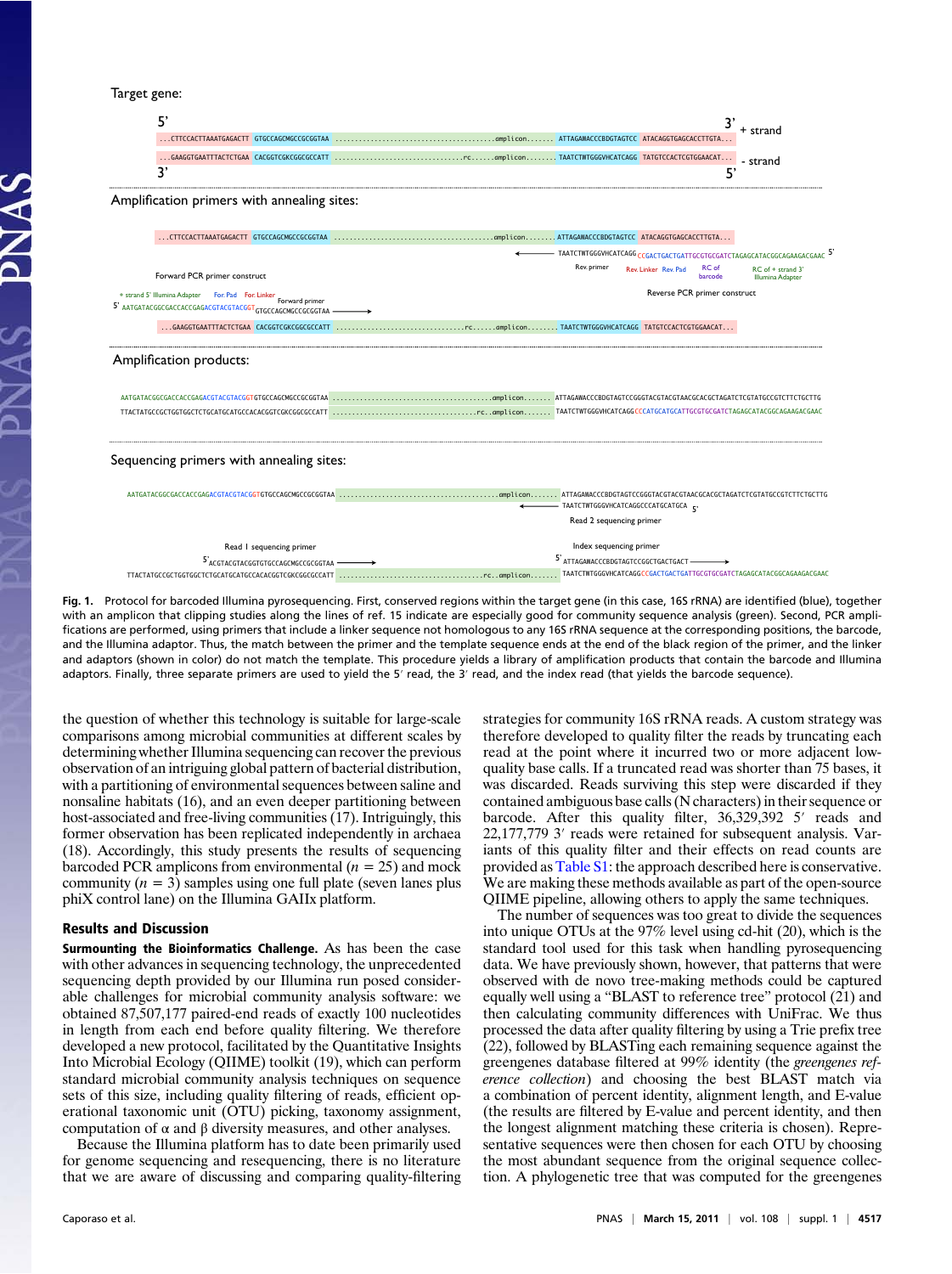reference collection using fasttree (23) was used for the calculation of phylogeny-based α and β diversity metrics. The advantage of this approach of matching sequences against a known tree is that it greatly reduced the compute time from  $O(N \log N)$  to  $O$ (N) in the number of sequences. The disadvantage is that any novel taxa (i.e., microbial taxa not present in the reference collection) would effectively be disregarded (however, we note that the short reads used are problematic for identifying novel lineages in the first place). Taxonomy was then assigned to all representative sequences using the Ribosomal Database Project (RDP) classifier. All of these steps were performed using the QIIME toolkit [via QIIME's parallel wrappers in the case of BLAST (24) and the RDP classifier (25)].

Taxonomic and Alpha Diversity Analysis of Mock Communities Reveals Excellent Consistency Across Replicates. We first applied these methods to the three mock community samples, representing genomic DNA from 67 bacterial isolates pooled at even concentrations. These samples have been recently analyzed through 454 FLX pyrosequencing (26) in order to quantify the noise introduced during PCR and sequencing and its potential contribution to the observed and estimated diversity. The three mock community samples were analyzed separately from the 25 environmental samples because, rather than providing insight into similarities and differences among communities, they provide information about the sequencing error rate. The sequencing of defined communities has been critical for quantifying sequencing error profiles for pyrosequencing (27, 28), but each new method requires validation through the sequencing of "control" samples in addition to the more comprehensive analysis of simulated datasets. The 5′ and 3′ reads were analyzed independently from one another. The analysis pipeline was identical for each of the four datasets. A brief description of the analysis pipeline follows (see *Methods* for full details).

Factors that may cause the observed taxa abundances (as depicted in Fig. 2) to differ from the expected results include sequencing error, PCR primer bias, and incorrect taxonomic assignment. To assess the ability of the Illumina sequencer to capture the actual members of each community, we tested whether abundance-filtered sequences (see below) represented the expected species distribution. Within-category replicates (i.e., mock5 vs. mock5 or mock3 vs. mock3) Bray-Curtis distances were significantly lower than between-category replicates (i.e., mock5 vs. mock3) Bray-Curtis distances both at the order level ( $P < 0.0001$ , two-tailed, two-sample t test) and at the genus level ( $P < 0.0001$ ). The difference in Bray-Curtis distance between the mock5 replicates and the expected species distribution, and the mock3 replicates and the expected species distribution, was not significant at the order level  $(P = 0.094$ , two-tailed, two-sample t test). At the genus level, however, the mock5 data were significantly more similar to the expected sequence distribution than the mock3 data  $(P < 0.0001)$ . Taken together, these data illustrate that taxonomy assignment was highly accurate and reproducible across replicates at the order level and highly reproducible at the genus level, illustrating that the Illumina platform is able to correctly and reproducibly identify the actual members of a microbial community (although, as expected, the order-level taxa are more correctly and reproducibly assigned than the genus-level taxa by BLAST owing to the short read lengths) (Fig. 2). All between-sample Bray-Curtis distances are provided in [Table S2](http://www.pnas.org/lookup/suppl/doi:10.1073/pnas.1000080107/-/DCSupplemental/pnas.201000080SI.pdf?targetid=nameddest=ST2).

We next tested whether the Illumina technique could correctly quantify the within-community  $(\alpha)$  diversity, in terms of OTU richness. We first compared the phylogenetic diversity (PD), Chao1, and observed OTUs computed on the expected mock community sequences with the sequencing results at several minimum abundance thresholds. The three mock community samples were technical replicates designed to contain 67 OTUs (at the 97% level, corresponding to taxonomically valid species) at even abundances (26). We computed the expected  $\alpha$  diversity of these samples after following the same workflow as applied to the sequencing results in terms of OTU picking and taxonomy assignment. The consistency between replicates was excellent (Fig. 3): only in the completely unfiltered data do the lines diverge toward the right-hand side of the graph [the dashed horizontal line shows the expected  $\alpha$  diversity (PD) or richness (Chao1, observed species) under each measure, which should be the same at all sequence abundance thresholds examined]. The  $\alpha$  diversities of the mock 5' and mock 3' datasets were greatly inflated when compared with the expected species richness. Only when a minimum abundance threshold of 10,000 was applied, meaning that sequences were only considered to



Fig. 2. Reproducibility of taxon assignment at the order level and the genus level. Reproducibility of taxon assignment at the order level (A) is excellent; reproducibility at the genus level (B) is extremely consistent within a region, although the 5′ and 3′ regions lead to somewhat different assignments.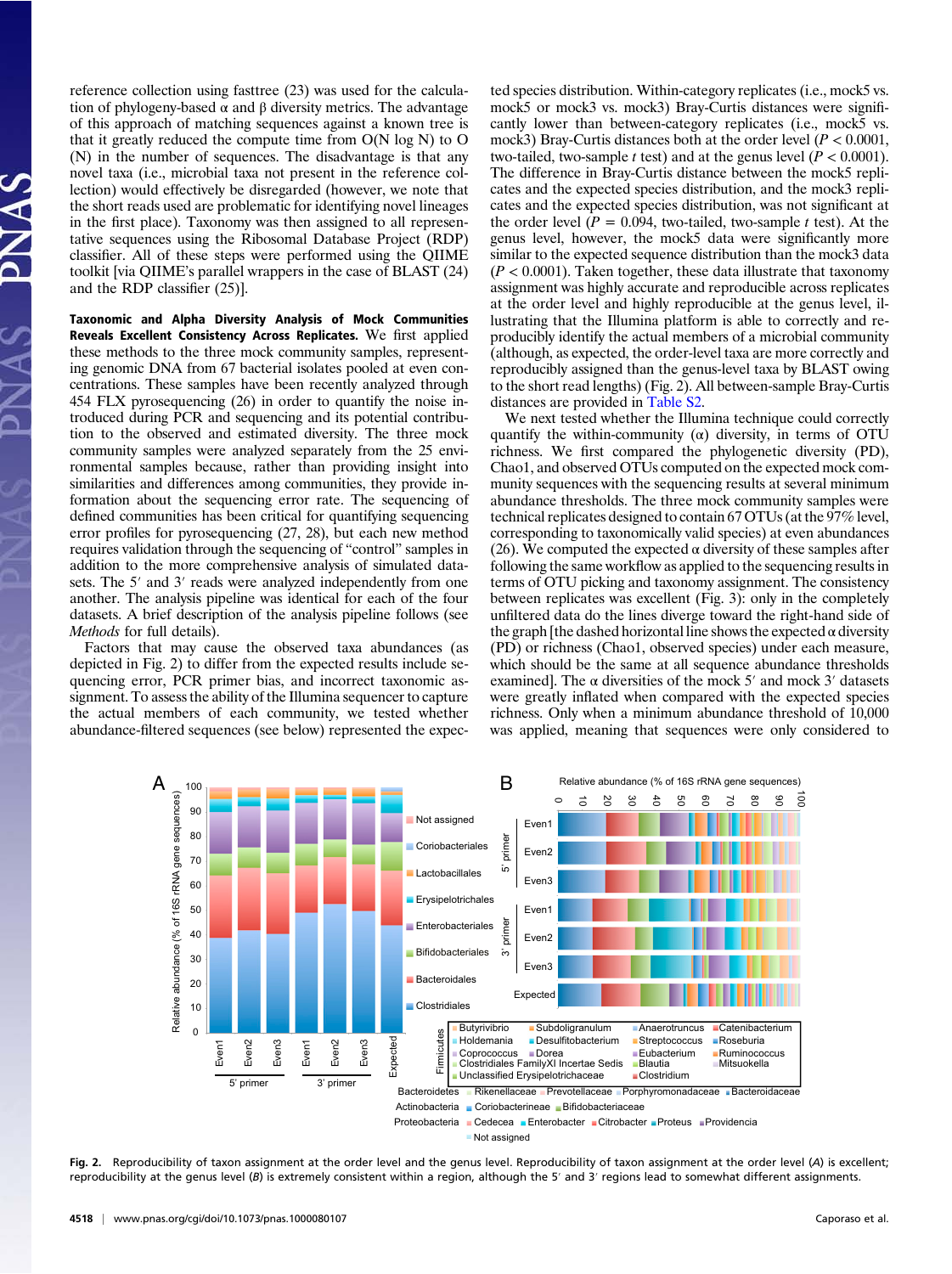

Fig. 3. Comparison of  $\alpha$  diversity measures in the mock community. (A) PD, or phylogenetic diversity, a measure showing the branch length on a phylogenetic tree that is covered by a given sample. (B) Number of observed species-level OTUs (at the 97% level) in each community. (C) Number of estimated species using the Chao1 estimator of species richness. The three replicates are shown in red, blue, and green; the true value for the mock community is shown as a dashed black line (note that the expected line shown in C is the true number of species, not the Chao1 estimate of this number, because Chao1 has no meaning when applied to a community that consists solely of singletons). Note the log scales on both axes. As with other sequencing platforms, aggressive quality filtering is required to correctly interpret diversity results from the Illumina platform.

represent real organisms if observed at least 10,000 times (i.e., as at least 0.01% of the total number of sequences in the run) did all three  $\alpha$  diversity metrics closely match the true diversity/richness of the mock community (Fig. 3, dashed line).

Taken together, these results suggest that the Illumina platform holds promise for community sequencing but that erroneous reads or imperfect OTUs may currently make it difficult to identify rare taxa in a sample. An understanding of the types of errors that are likely to arise, and improvement of qualityfiltering strategies similar to those developed for 454 sequences (27, 28), will be important next steps in the development of the Illumina Genome Analyzer as a platform for microbial community sequencing. Quality filtering and denoising will be particularly important for studies related to rare taxa.

## Beta Diversity Analysis of Environmental Samples Confirms That Host-Associated Samples Are Especially Diverse, and the Deep Partitioning of Diversity Among Saline and Nonsaline Environmental Samples.

Unlike  $\alpha$  diversity estimates such as species richness,  $\beta$  diversity is a measure of the degree of similarity (e.g., phylogenetic relatedness) between pairs of communities. Thus phylogenetic β diversity metrics are useful for documenting shifts in the membership and/or structure of communities that may occur between sample categories or across environmental gradients (29). Previous work has shown that β diversity metrics tend to be far less sensitive to effects such as sequencing errors and chimeras (30) than are α diversity metrics. We therefore compared the environmental samples with one another using jackknifed UPGMA (unweighted pair group method with arithmetic mean) clustering based on the unweighted UniFrac distances between samples (29). For both the 5' and 3' sequences (Fig. 4  $\dot{A}$  and  $\dot{B}$ , respectively), the results support prior observations regarding the global patterns in bacterial distributions that were derived from metaanalysis of published data collected using different sequencing methodologies. Samples differed in membership primarily on the basis of whether they are derived from feces or nonfeces (also aerobic vs. anaerobic, in this case). Among the nonfeces samples, there was a separation between samples derived from human body habitats and those from other habitats. In



Fig. 4. UPGMA UniFrac clustering of the 5′ and 3′ reads from each environmental sample show that samples from a given environment type cluster together well. Samples are feces (blue), freshwater creek (bright green), freshwater lake (red), ocean (cyan), sediment (pink), skin (yellow), soil (dark green), and tongue (dark red). Jackknife-supported clusters showing >80% support are shown on the tree.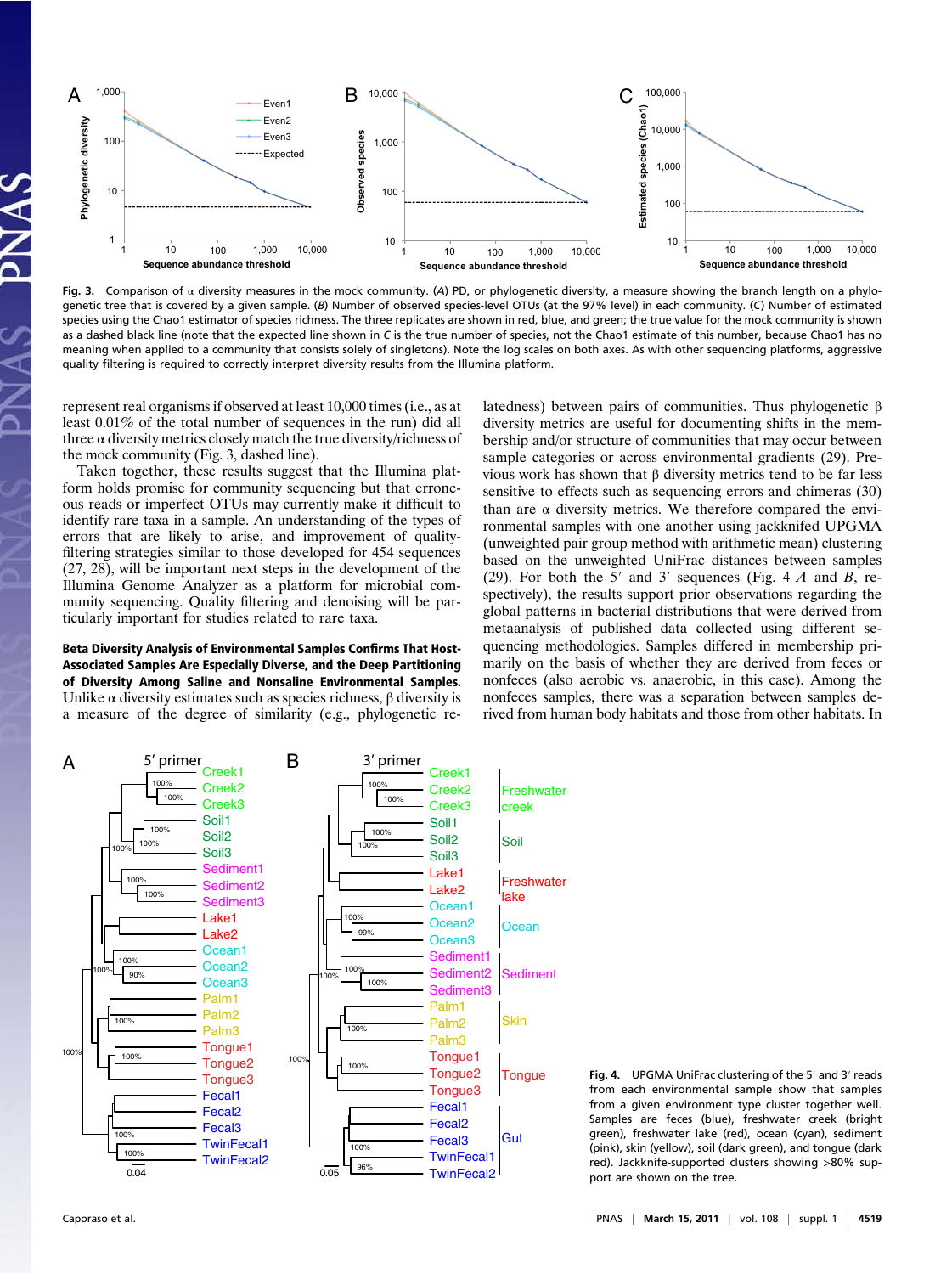the human body–derived samples, the results match prior observations, with a split separating distal tongue and skin samples (1, 17). The clustering of the environmental samples differs slightly when comparing the 5′ and 3′ results. In the 3′ results, there is a split based on salinity confirming previous observations (16), whereas in the 5′ samples there is not a clear delineation between saline and nonsaline environments. The environmental delineation is clearer in the principal coordinates analysis (PCoA) plots than in the UPGMA clustering.

One key limitation to metaanalyses of 16S rRNA sequences in the public databases is that procedures for depositing representative OTUs, along with information on the relative abundances of those OTUs, are typically not represented in machine-readable form (16). High-throughput sequencing of many communities simultaneously avoids this limitation, because the Sequence Read Archive requires that all reads be deposited, allowing abundances to be calculated. When we incorporate abundance weighting into the results using the weighted UniFrac algorithm (31), we see that the clustering by sample type remains essentially the same, although somewhat more of the variance is explained. These results suggest that changes in community structure and community membership are both important in producing large-scale patterns of microbial diversity.

### Conclusion

A valid concern regarding the use of the Illumina platform for environmental sequencing is that although there are many more reads, the single-end Illumina reads are less than half the length of 454 reads. The Illumina reads are between 75 and 100 bases, compared with 454 reads of 250–400 bases. The reproduction of results previously obtained using much longer Sanger reads suggest that, although the Illumina reads are considerably shorter than 454 reads, similar between-sample  $(β)$  diversity conclusions can be reached using the Illumina platform. This directly confirms the results of prior computational work on the necessary read length for accurate community comparisons (15).

Despite the success of this analysis, there are computational challenges specific to the Illumina platform that still need to be addressed to facilitate microbial community analyses on datasets of this size and larger. One specific obstacle to overcome is how to effectively take advantage of the paired-end reads in downstream analyses. Although the sequencing run presented herein used paired-end reads, the data analysis treated the 5′ and 3′ reads independently. Because the expected amplicons were longer than the 150 base pairs read, simply joining the reads in the correct orientations results in a large apparent deletion in the middle of sequence relative to the actual 16S sequence. This resulted in poor performance for sequence searching but could likely be addressed by using an alignment-based search tool with an alternative scoring system. However, a comparison of PCoA on unweighted Unifrac distance matrices shows that the conclusions reached when looking at the 5′ and 3′ reads independently are essentially identical in both community structure and community membership, as illustrated by Procrustes analysis on the first three principal coordinates ( $M^2 = 0.023$ ,  $P < 0.001$  for unweighted UniFrac;  $M^2 = 0.021$ ,  $P < 0.001$  for weighted UniFrac; Fig. 5). This suggests that if sequencing a well-chosen region of the 16S gene, 75–100 bases may suffice for drawing reliable conclusions from the data, circumventing the need for paired-end reads. Although this conclusion might seem surprising, the success of early phylogenetic studies using the 5S rRNA, which is typically less than 150 nucleotides, suggests a precedent (32).

The Illumina platform returns on the order of 100 million sequencing reads per flowcell and could thus potentially support either comparison of thousands of barcoded samples with thousands of sequences per sample, fewer barcoded samples with higher depth of coverage, or the simultaneous analysis of many markers for phylogenetic and/or functional genes. We could now, for example,



Fig. 5. PCoA of the samples using sequences from each region. Samples are feces (blue), freshwater creek (bright green), freshwater lake (red), ocean (cyan), sediment (pink), skin (yellow), soil (dark green), and tongue (dark red). In the Procrustes analysis, using all reads, the samples derived from the 5′ end and the 3<sup>'</sup> end are linked with a bar: in every case, the distance between the 5<sup>'</sup> and 3′ reads of the same samples is much smaller than the distance between samples, highlighting the robustness of UniFrac analysis relative to the taxonomic analysis shown in Fig. 2. The smaller panels, using only 2,000 randomly chosen sequences per sample, show the weighted and unweighted UniFrac results from the 5′ and 3′ reads individually: the pattern of samples is highly reproducible (note that the direction of each axis is arbitrary, only the relative position of the points matters rather than whether a particular sample appears to the left or the right of the plot). As seen in ref 17, axis 1 is host associated/free living and axis 3 is saline/nonsaline environment.

contemplate analyzing samples from comprehensive time series, to quantify microbial community dynamics across many sites, or producing detailed 3D maps of microbial communities in environments ranging from soils to the mammalian gut. The increased sample analysis capacity made possible with the approach described here will make it feasible to address a vast range of questions that would be impossible to address using previous generations of sequencing technology. For example, we can now explore, in detail, whether changes in rare or abundant species are primarily responsible for differences in microbial communities associated with health and disease. Similarly, we can begin exploring the ecological characteristics of even rare microbial taxa (for example, novel uncultivated phyla) by examining how changes in environmental conditions influence the structure of microbial communities across time and space in a wide range of environments.

### Methods

Datasets. Several independently compiled sample collections were included in this analysis. These include samples from human feces ( $n = 3$ ), skin ( $n = 3$ ), and the dorsal tongue surface ( $n = 3$ ) (1); fecal samples from human twins (31) ( $n = 2$ ); soil  $(n = 3)$  (5, 34); freshwater and freshwater sediment  $(n = 5)$ , ocean  $(n = 3)$ , and marine sediment ( $n = 3$ ) samples; and "mock community" samples ( $n = 3$ ) from genomic DNA isolated from 67 bacterial strains and pooled at even abundances (26). Counts of the number of reads associated with each sample are provided in [Table S3](http://www.pnas.org/lookup/suppl/doi:10.1073/pnas.1000080107/-/DCSupplemental/pnas.201000080SI.pdf?targetid=nameddest=ST3).

All individuals were made aware of the nature of the experiment and gave written informed consent in accordance with the sampling protocol approved by the University of Colorado Human Research Committee (protocol 0708.12), except for the twin specimens, which were repurposed from a previous institutional review board–approved study at Washington University (33).

Data Analysis. The QIIME software package was applied to analyze the results of this run. Because of the number of reads, several significant performance enhancements were made to QIIME and contributed back to the opensource project.

Primers. Five primers, two for PCR and three for sequencing, were developed for this analysis (Fig. 1). The PCR primers (F515/R806) were developed against the V4 region of the 16S rRNA, which we determined would yield optimal community clustering with reads of this length using a procedure similar to that of ref. 15. [For reference, this primer pair amplifies the region 533–786 in the Escherichia coli strain 83972 sequence (greengenes accession no. prokM-SA\_id:470367).] The reverse PCR primer is barcoded with a 12-base errorcorrecting Golay code to facilitate multiplexing of up to ≈1,500 samples per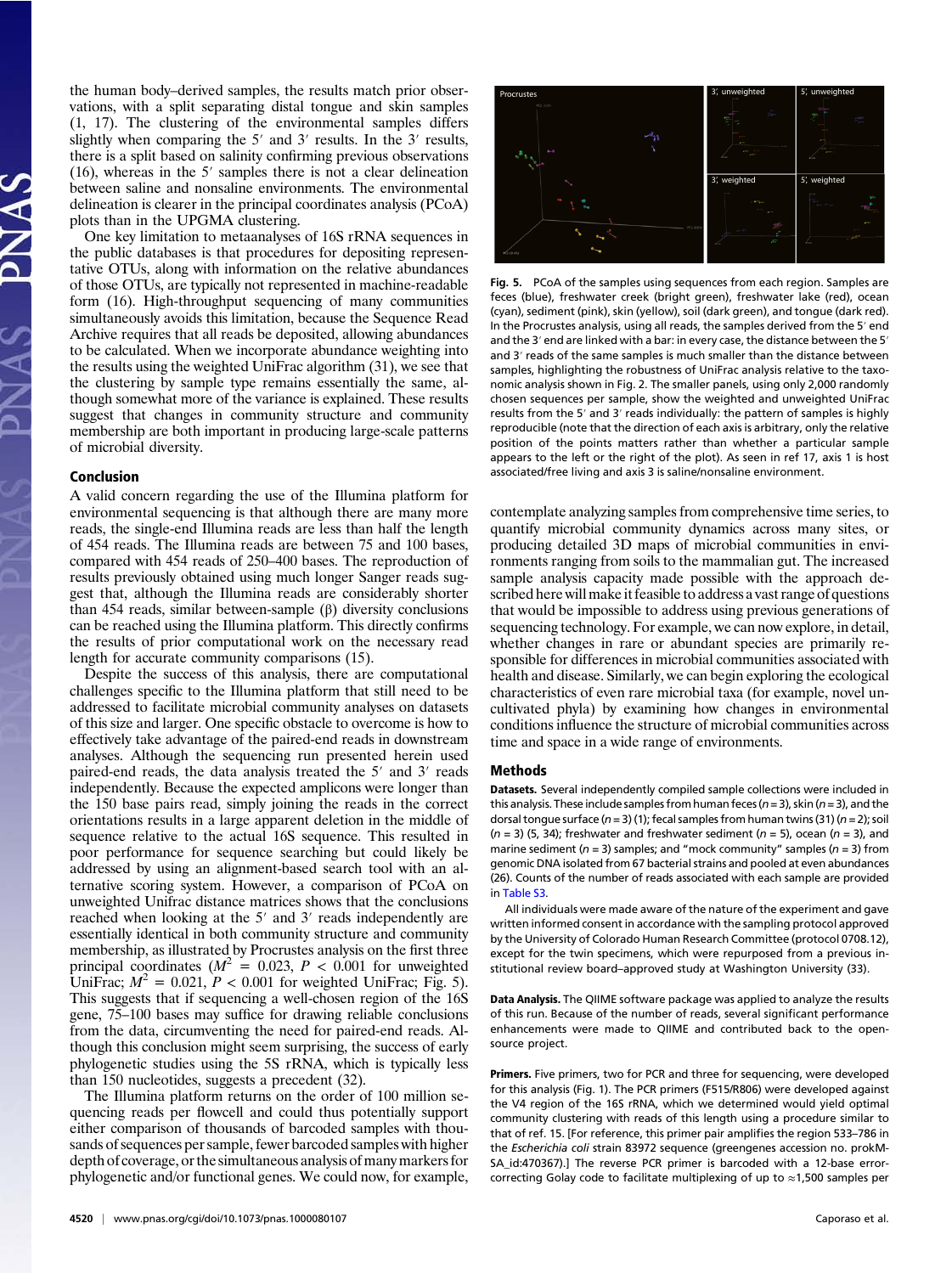lane, and both PCR primers contain sequencer adapter regions. The three sequencing primers include two for reading in from each end of the amplicon and a third for reading the barcode. Because of technical limitations at the sequencing facility, only part of the barcode was sequenced, so we were unable to exploit the error-correcting properties fully; however, even with partial barcodes we were able to resolve the samples, demonstrating the robustness of the approach. It is important to note that this primer collection allows for sequencing of paired-end reads, but the downstream data analyses are not yet capable of supporting paired-end reads. Our results illustrate interesting and correlated patterns based on analysis of the unpaired reads (i.e.,  $\alpha$  and  $\beta$  diversity evaluations based on the 5' only and 3' only reads independently achieve similar results, suggesting that 100 bases in this region of the 16S gene can allow for successful screening and comparison of microbial communities). The reads generated from these PCR primers are both identified as "recommended" regions by Liu et al. (15).

Polymerase Chain Reaction. Sample preparation was performed similarly to that described by Costello et al. (1). Briefly, each sample was amplified in triplicate, combined, and cleaned using the MO BIO 96 htp PCR clean up kit. PCR reactions contained 13 μL MO BIO PCR water, 10 μL 5 Prime Hot Master Mix, 0.5 μL each of the forward and reverse primers (10 μM final concentration), and 1.0 μL genomic DNA. Reactions were held at 94°C for 3 min to denature the DNA, with amplification proceeding for 35 cycles at 94 °C for 45 s, 50 °C for 60 s, and 72 °C for 90 s; a final extension of 10 min at 72 °C was added to ensure complete amplification. Cleaned amplicons were quantified using Picogreen dsDNA reagent in 10 mM Tris buffer (pH 8.0). A composite sample for sequencing was created by combining equimolar ratios of amplicons from the individual samples, followed by gel purification and ethanol precipitation to remove any remaining contaminants and PCR artifacts. The sample, along with aliquots of the three sequencing primers, was sent to Illumina for sequencing.

Quality Filtering of Reads. The quality scores associated with each base call for each read were used to determine the portion of each read that was of acceptable quality. The 100 base reads were truncated when they achieved two or more consecutive base calls with quality scores below 1e-5. Truncation was applied to include the bases through the last position that achieved a quality score of greater than 1e-5. For a read to be included in downstream analyses, it was required to have a minimum length of 75 bases, and truncated reads were discarded if they contained an N character in their sequence or barcode. This filtering step reduced the 87,507,177 paired-end reads to 36,329,392 5′ reads and 22,177,779 3′ reads. The quality filtering parameters used here were determined empirically, and details on other parameter settings are provided in [Table S1](http://www.pnas.org/lookup/suppl/doi:10.1073/pnas.1000080107/-/DCSupplemental/pnas.201000080SI.pdf?targetid=nameddest=ST1). Development of an error model for the Illumina platform is in order, and we expect that it would improve the results, as has been shown for the 454 platform.

OTU Picking. To facilitate OTU picking on so many sequences, OTUs were chosen in a two-step process. First, sequences were clustered into OTUs using the Trie algorithm, which groups sequences that are exact prefixes of another sequence. Representative sequences were then selected on the basis of these "Trie-picked" OTUs. The second step of OTU picking was performed by BLASTing the representative sequences against a reference database. A filtered version of the greengenes database was used as the reference database, and sequences were clustered by their representative BLAST match. Representative BLAST matches were chosen on the basis of three criteria. First, the BLAST match must achieve an E-value less than 1e-10. Next, the percent sequence identity of the alignment between a BLAST match and the read must be greater than or equal to the OTU selection threshold (0.97 here, corresponding to species-like OTUs). Of the remaining BLAST matches, the match that achieves the longest alignment to the read is chosen as the representative BLAST match. For each resulting OTU, a representative sequence was chosen as the most abundant postquality filtering read.

Taxonomy Assignment. Taxonomy for the environmental sequences was assigned to the representative sequence of each OTU using QIIME's parallel

- 1. Costello EK, et al. (2009) Bacterial community variation in human body habitats across space and time. Science 326:1694–1697.
- 2. Grice EA, et al.; NISC Comparative Sequencing Program (2009) Topographical and temporal diversity of the human skin microbiome. Science 324:1190–1192.
- 3. Roesch LFW, et al. (2007) Pyrosequencing enumerates and contrasts soil microbial diversity. ISME J 1:283–290.
- 4. Sogin ML, et al. (2006) Microbial diversity in the deep sea and the underexplored "rare biosphere". Proc Natl Acad Sci USA 103:12115–12120.

wrappers for the RDP classifier. The most detailed taxonomic level assigned to an OTU's representative sequence at confidence of greater than or equal to 0.80 was taken as the taxon of the OTU.

Taxonomy assignments for the mock community alone were generated by BLASTing the mock5 and mock3 representative sequences against the known full-length 16S sequences from the mock community to assign taxonomy to each representative sequence. Each representative sequence was assigned the taxonomy of the best BLAST hit with an E-value less than 0.001, and the relative abundances of each taxon were then computed for each mock community sample at each taxonomic level.

Comparisons of taxonomic assignments between the mock5, mock3, and known full-length 16S sequences data were performed by computing quantitative Bray-Curtis distances within and between the different samples, where total sequence counts were normalized to 10,000 sequences per sample. Bray-Curtis "categories" were defined by taxonomic classification at the order and genus levels. Distributions of Bray-Curtis distances were compared with two-tailed, two-sample t tests.

Alpha Rarefaction and Beta Diversity. Alpha rarefaction was performed using the Phylogenetic Diversity, Chao1, and observed species metrics. Ten sampling repetitions were performed, without replacement, at each sampling depth, and the error bars in Fig. 3 indicate the range of  $\alpha$  diversity scores achieved at a given sampling depth.

Beta diversity was estimated by computing weighted and unweighted UniFrac distances between samples using QIIME. Samples were clustered based on their between-samples distances using UPGMA, and jackknifing was performed by resampling 100 times with replacement at a depth of 100,000 sequences per sample.

To compare the results of the env5 and env3 datasets, principal coordinates analysis was applied to reduce the dimensionality of the resulting distance matrices. The patterns of  $\beta$  diversity arising from the env5 and env3 were compared using Procrustes analysis. Principal coordinates were transformed with Procrustes using PyCogent to facilitate direct comparison of trends in community structure. Additionally, Monte Carlo simulations were performed by shuffling each set of coordinates in one of the principle coordinates matrices and recomputing  $M^2$  to estimate the probability of seeing a pair of coordinate matrices with an  $M^2$  value as high or higher than the actual  $M^2$ value achieved by Procrustes analysis.  $M^2$  and P values presented herein are based on the first three principal coordinates only for each sample, although similar results were found when looking at all coordinates ([Table S4\)](http://www.pnas.org/lookup/suppl/doi:10.1073/pnas.1000080107/-/DCSupplemental/pnas.201000080SI.pdf?targetid=nameddest=ST4).

To evaluate the ability of the GAIIx platform to recapture similar betweencommunity patterns when applied at a much lower sampling depth (e.g., when including more barcoded samples), 2,000 sequences were randomly sampled without replacement from each sample in the env5 and env3 datasets. Weighted and unweighted UniFrac were applied to these datasets, followed by PCoA, as was done for the full env5 and env3 datasets. The PD, Chao1, and observed OTU scores are provided in [Table S5,](http://www.pnas.org/lookup/suppl/doi:10.1073/pnas.1000080107/-/DCSupplemental/pnas.201000080SI.pdf?targetid=nameddest=ST5) along with variants on the expected scores computed from the expected reads only, the expected amplicons only, and the full-length control sequences.

ACKNOWLEDGMENTS. We thank Eric Roden (University ofWisconsin-Madison), Jennifer Martiny (University of California, Irvine), Trina McMahon (University of Wisconsin-Madison), Steve Allison (University of California, Irvine), Jeffrey I. Gordon (Washington University), and Adam Martiny (University of California, Irvine) for graciously providing us with DNA from their environmental samples; Craig Pierson, Jeremy Pierce, Courtney McCormick, and Christian Haudenschild at Illumina for coordinating and conducting the sequencing run described here; the Illumina Corporation for donating the run itself; and Elizabeth Costello, Dan Knights, Justin Kuczynski, and Jesse Stombaugh for feedback on drafts of the manuscript. This work was funded with grants from the US Department of Agriculture and the National Science Foundation (to N.F. and R.K.), from the National Institutes of Health, the Bill and Melinda Gates Foundation, and the Crohn's and Colitis Foundation of America (to R.K.), and the Howard Hughes Medical Institute.

- 5. Lauber CL, Hamady M, Knight R, Fierer N (2009) Pyrosequencing-based assessment of soil pH as a predictor of soil bacterial community structure at the continental scale. Appl Environ Microbiol 75:5111–5120.
- 6. Tringe SG, Hugenholtz P (2008) A renaissance for the pioneering 16S rRNA gene. Curr Opin Microbiol 11:442–446.
- 7. Pace NR (1997) A molecular view of microbial diversity and the biosphere. Science 276: 734–740.
- 8. Konstantinidis KT, Tiedje JM (2005) Genomic insights that advance the species definition for prokaryotes. Proc Natl Acad Sci USA 102:2567–2572.